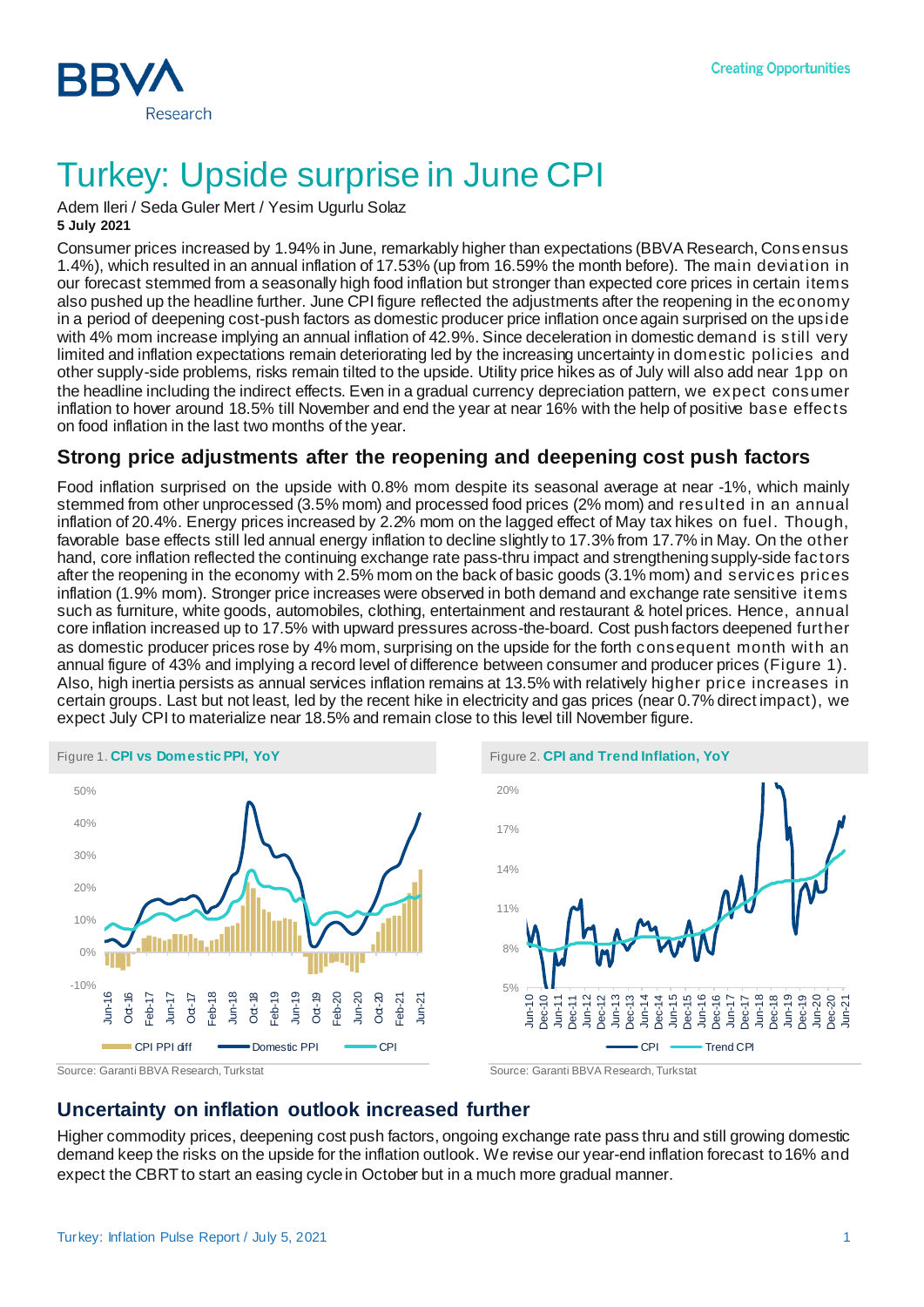







|                                 | <b>MoM</b> | YoY    |
|---------------------------------|------------|--------|
| <b>Total</b>                    | 1.94%      | 17.53% |
| Food & Non-alcoholic beverages  | 0.9%       | 20.0%  |
| Beverage & Tobacco              | 0.0%       | 2.0%   |
| <b>Clothing &amp; Textile</b>   | 2.4%       | 7.1%   |
| <b>Housing</b>                  | 1.2%       | 14.6%  |
| <b>Household Equipment</b>      | 4.5%       | 25.7%  |
| <b>Health</b>                   | 0.8%       | 19.1%  |
| Transportation                  | 2.8%       | 26.3%  |
| Communication                   | 0.4%       | 6.1%   |
| <b>Recreation &amp; Culture</b> | 4.5%       | 12.2%  |
| Education                       | 2.2%       | 10.9%  |
| <b>Restaurants &amp; Hotels</b> | 3.8%       | 18.9%  |
| Misc. Goods & Services          | 2.7%       | 19.9%  |

Source: Garanti BBVA Research, Turkstat Source: Garanti BBVA Research, Turkstat





Source: Garanti BBVA Research, Turkstat Source: Garanti BBVA Research, Turkstat

### Figure 7. **CPI in Subcomponents** Figure 8. **Domestic PPI in Subcomponents**

|                                   | MoM   | YoY    |
|-----------------------------------|-------|--------|
| <b>Total</b>                      | 4.01% | 42.89% |
| Mining & Quarrying                | 2.9%  | 35.3%  |
| Manufacturing                     | 3.8%  | 45.9%  |
| <b>Food Products</b>              | 3.8%  | 35.1%  |
| <b>Textiles</b>                   | 2.3%  | 37.9%  |
| <b>Wearing Apparel</b>            | 1.1%  | 10.4%  |
| Coke & Petroleum Products         | 8.8%  | 123.8% |
| Chemicals                         | 3.3%  | 50.1%  |
| <b>Other Non-Metallic Mineral</b> | 3.0%  | 37.1%  |
| <b>Basic Metals</b>               | 1.1%  | 100.0% |
| <b>Metal Products</b>             | 2.9%  | 39.0%  |
| <b>Electrical Equipment</b>       | 4.2%  | 41.0%  |
| Electricity, Gas, Steam           | 7.5%  | 11.2%  |